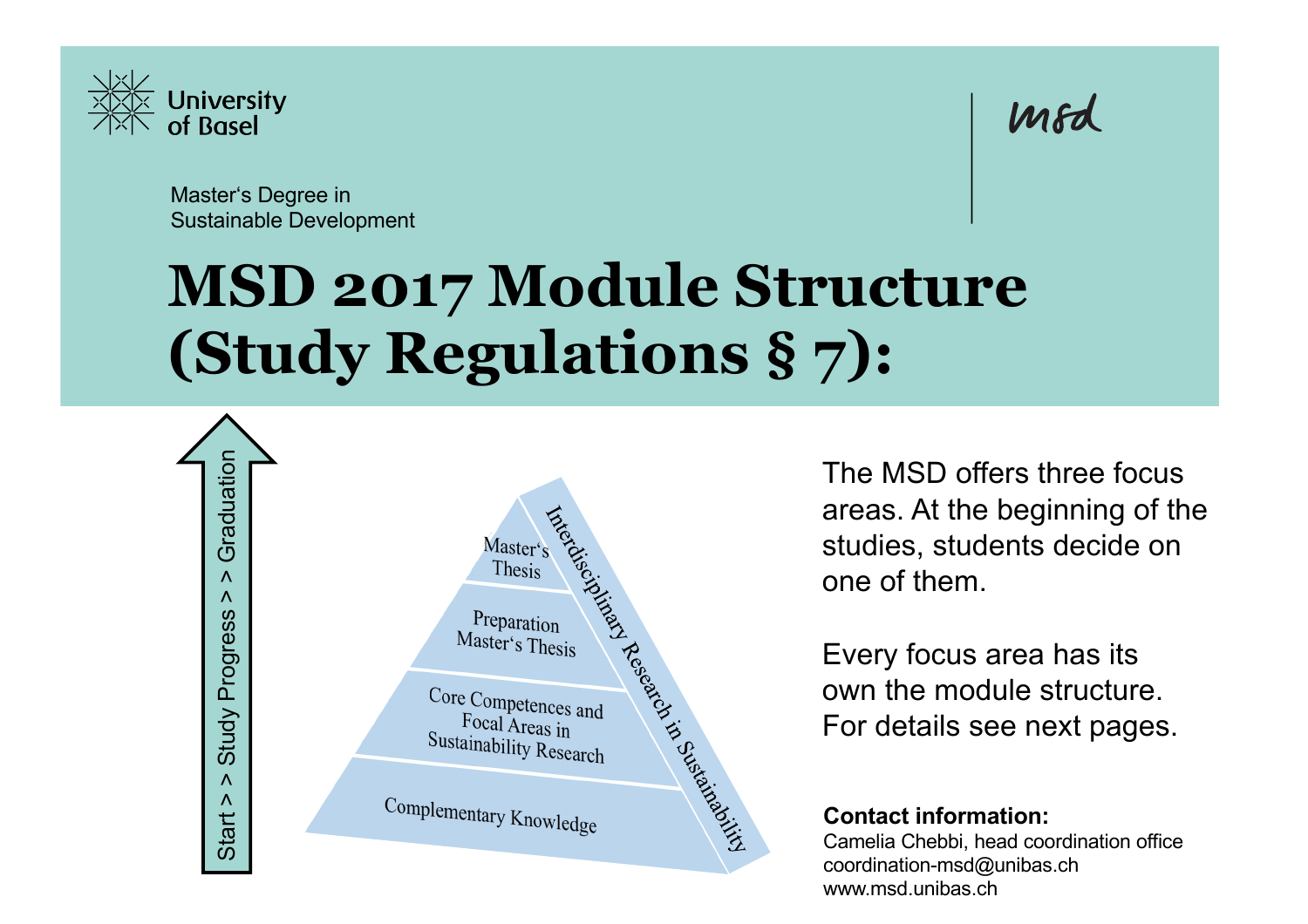# **MSD 2017 Module Structure (Study Regulations § 7): Focus area in Natural Sciences**

**Master's Thesis 30 CP Natural Sciences**

**Preparation Master's Thesis (incl. methods) 15 CP Natural Sciences**

**Core Competences 15 CP Natural Sciences**

**Focal Areas in Sustainability Research 12 CP** ("elective")

**Interdisciplinary Research in Sustainability 24 CP, among others:** Introduction into Topics and Approaches, (inter)disciplinary methods, research lab

**Complementary Knowledge 12 CP Social Sciences**

**Complementary Knowledge 12 CP Economics**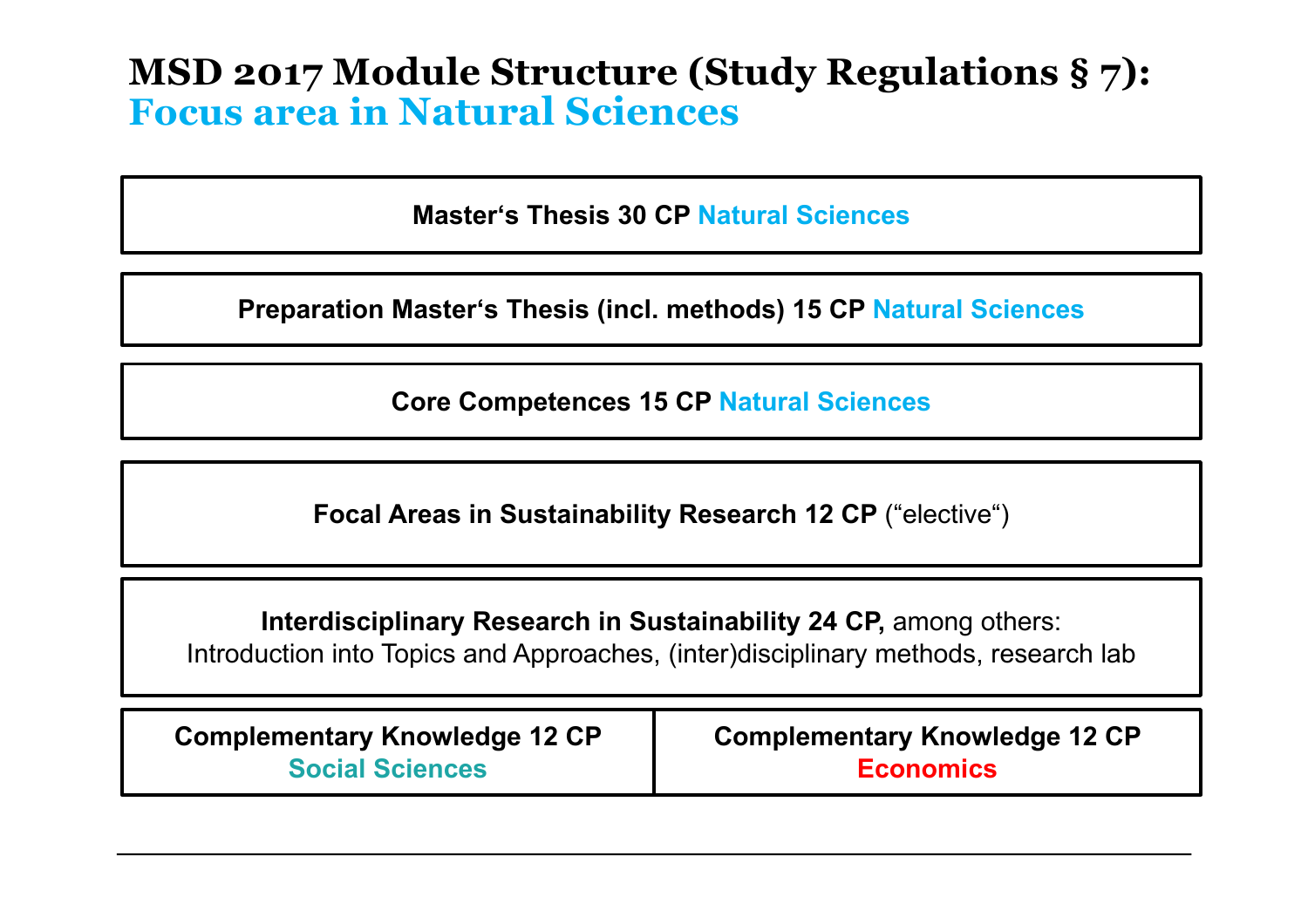# **MSD 2017 Module Structure (Study Regulations § 7): Focus area in Social Sciences**

**Master's Thesis 30 CP Social Sciences**

**Preparation Master's Thesis (incl. methods) 15 CP Social Sciences**

**Core Competences 15 CP Social Sciences**

**Focal Areas in Sustainability Research 12 CP** ("elective")

**Interdisciplinary Research in Sustainability 24 CP, among others:** Introduction into Topics and Approaches, (inter)disciplinary methods, research lab

**Complementary Knowledge 12 CP Natural Sciences**

**Complementary Knowledge 12 CP Economics**